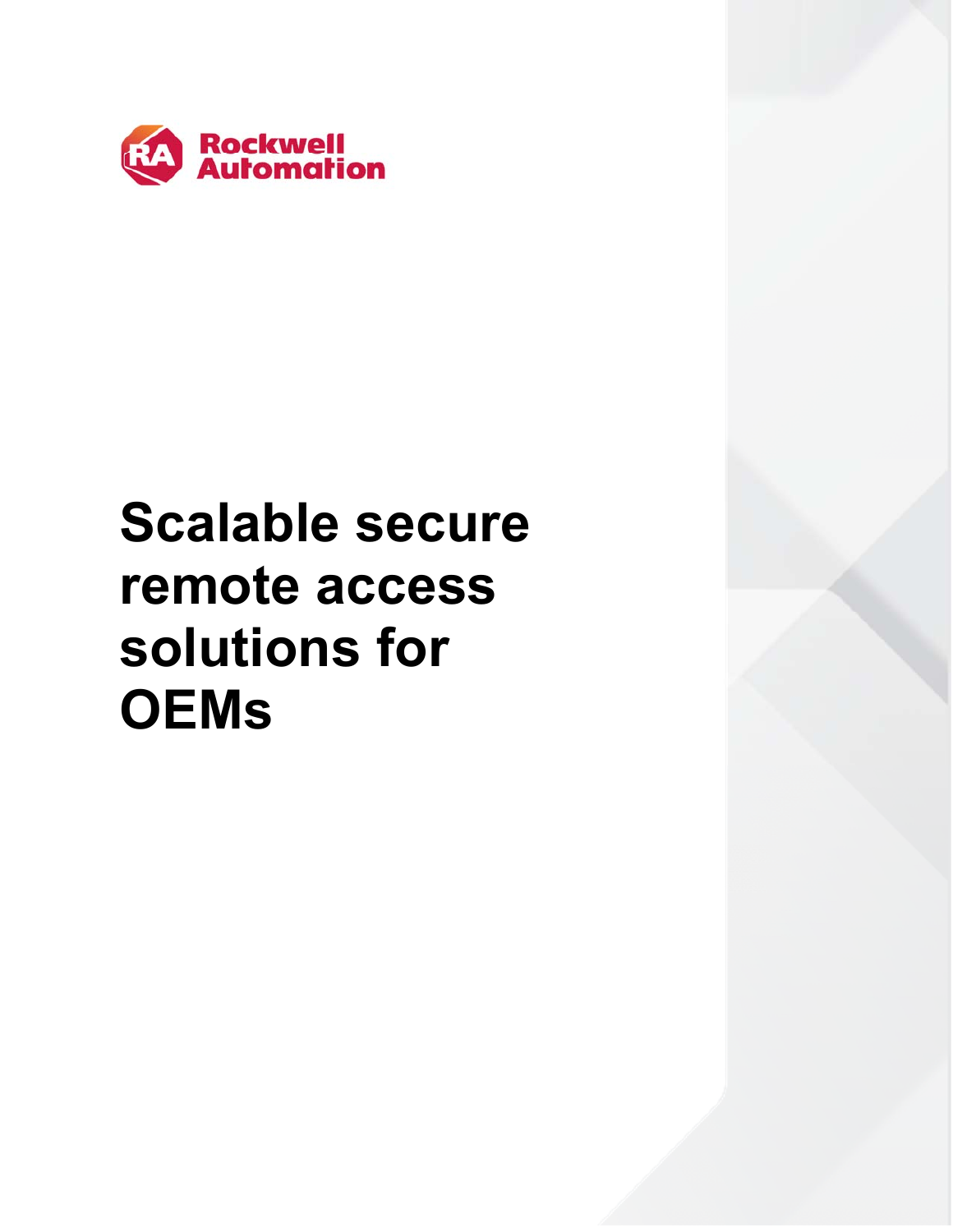# **Introduction**

Secure remote access to production assets, data, and applications, along with the latest collaboration tools, provides plant and sites with the ability to apply the right skills and resources at the right time, independent of their physical location. OEMs are looking to reduce costs, add more value to their Industrial Automation and Control Systems (IACS) customers and differentiate themselves from their competitors. This paper outlines the means to enable secure remote access to plant or site-based applications & data and can be used as guidance for OEMs to collaborate with their customers when designing a secure remote access solution.

# **Technical challenges**

OEMs have traditionally relied on deploying on-site personnel to provide support for IACS or used methods such as standalone dial-up access without using a firewall. This method of Remote Access often circumvents perimeter security, creates the threat of a "back door" into the IACS and can represent a significant security risk. As OEMs want to provide secure support remotely, and respond to issues in real time, this method is no longer sufficient.

Technologies for remote access to traditional enterprise networks have been around for quite some time, such as Virtual Private Networks (VPNs). However, successfully applying technologies to provide effective remote access to IACS has been a challenge.

This is due to several reasons:

- IACS is often managed by Operational Technology (OT) organizations, while enterprise-level remote access solutions such as VPNs are the responsibility of the Information Technology (IT) organization. Successful implementation of remote access to IACS requires collaboration between IT and OT organizations.
- Remote access can expose critical IACS components to various cybersecurity threats that may be present on a remote or partner computer, potentially impacting production.
- It is challenging to confirm that the end device (computer) being used for remote access is secure and has the appropriate versions of the applications needed for remote access and control.
- Limiting the capabilities of the remote user to those functions that are appropriate and do not require local presence due to line-of-sight or other similar requirements can be difficult.
- OT organizations are often unable to limit a partner or remote employee's access to only specific machines, applications, or parts of the network for which they are responsible and have authorization. Solutions like the Stratix® 4300 coupled with FactoryTalk® Remote Access™ provide operation permission control with default roles (administrator, network security, device installer and device access) for user group management and asset management by folders. Furthermore, the solution provides an integrated firewall to restrict access to specific machines or devices via VPN.
- One size does not fit all. An IACS remote access solution that works for one customer may not be sufficient for another. An IACS remote access solution that is required by one customer may be too burdensome or even impractical for another. As noted below, a viable remote access solution is dependent upon industry requirements, customer requirements (security policies and procedures), customer size and their support infrastructure.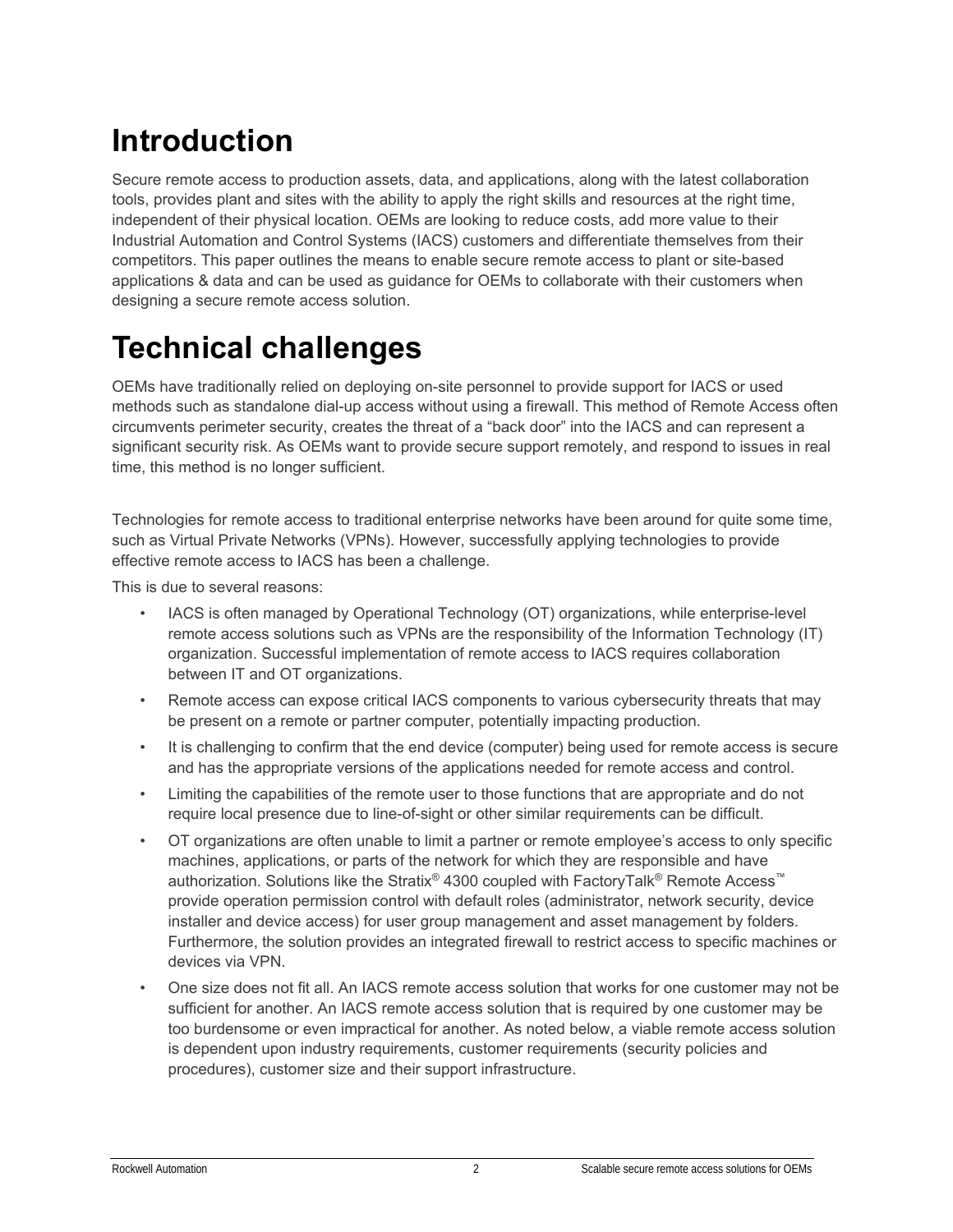As a result, remote access solutions, while widely deployed in the enterprise network, have not been as widely adopted to support the IACS network. When VPN technology has been used, it has often been subject to the previously mentioned challenges, and therefore limited to employees only (not partners), and can still result in some security risks, including cybersecurity threats and unauthorized access, if not properly implemented. To truly achieve collaborative OT engineering, access needs to be scalable, regardless of location or company. Access needs to be secure to effectively communicate, diagnose problems and implement corrective actions. Access needs to be limited to those individuals that are authorized to access systems and their authorized actions need to be aligned with IT and OT policies and procedures.

When collaborating with your customer to implement remote access to your IACS solutions (for example, machine), the following questions will help identify the organization's level of readiness:

- Do they have an IT security policy?
- Do they have an IACS security policy?
- Do they have a remote access policy for employees and the infrastructure to support?
- What VPN technology/products do they use?
- Do they have a "partner" remote access policy the ability and process to add partners (OEM, SI, automation vendor or contractor)?
- For partners, is your solution ready to be integrated into your customer's IACS network infrastructure? Does your solution support remote access? Is your solution aligned with established IACS security standards such as ISA99 and NIST 800-82?

Some other key considerations include:

- Monitoring and auditing activities of remote users to identify misuse
- Determine if there are any "line of site" (visual requirements) or other restrictions that need to be identified before allowing certain remote access capabilities
- Define what software tools are allowed for remote access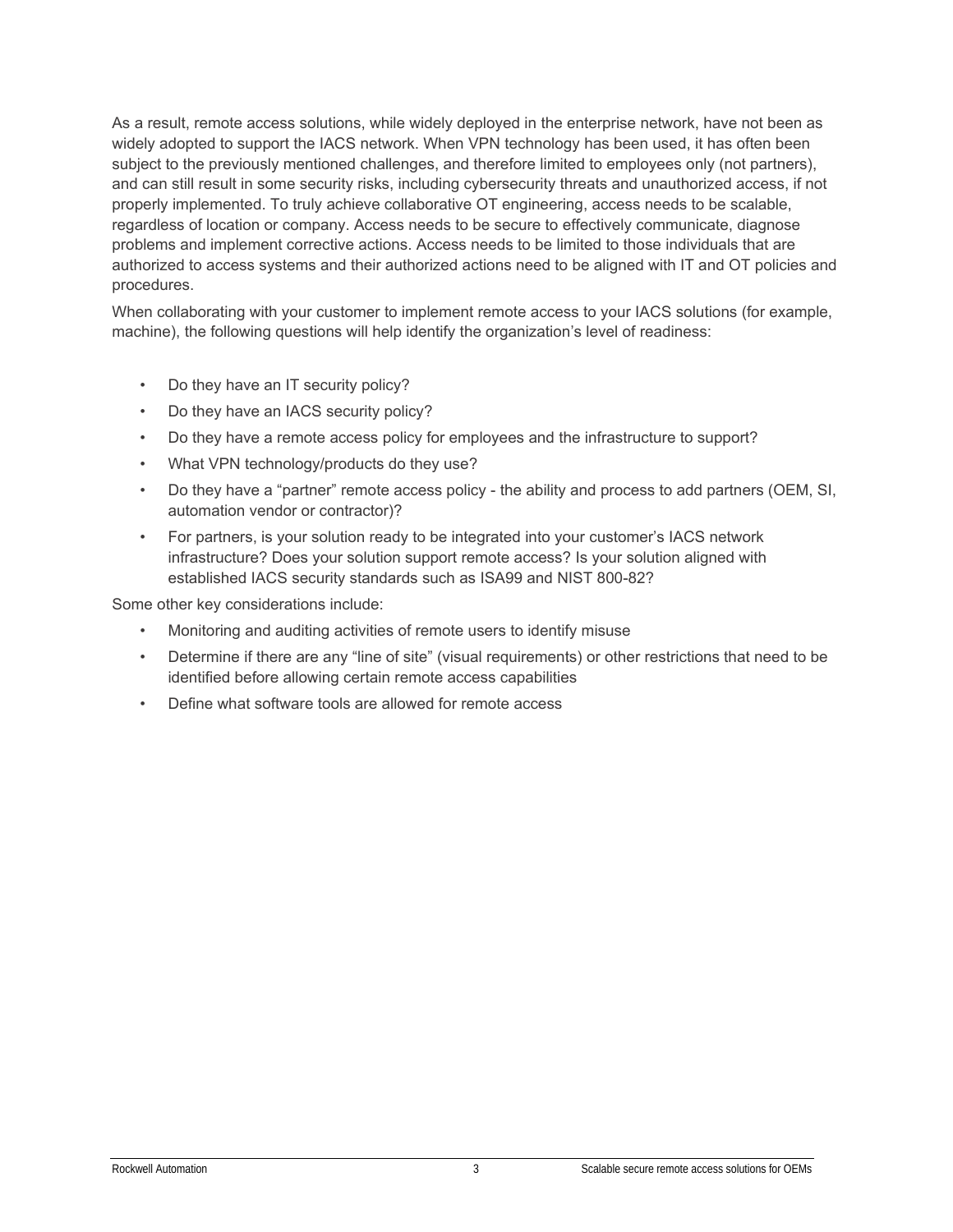# **Principals of secure remote access**

### **Defense in depth**

When designing a secure remote access solution, a defense in depth approach should be implemented. This approach creates multiple security layers that address the different potential threats that could occur in a remote access solution. Although there is no single technology or methodology that fully secures IACS networks, combining multiple security technologies forms a strong deterrent to most known types of threats and security breaches, while limiting the impact of any compromise. To deliver a comprehensive defense in depth security program, companies need to rely on multiple types of controls. These controls can be categorized as:

### Administrative

- Mostly security policies and procedures
- Examples include password policies, security awareness training, and so on

### **Technical**

- Also called "logical" controls and consist of hardware, software, and electronics to monitor and control access to information systems
- Examples include firewalls, IPS/IDS, smartcards, and so on

### Physical

- Mostly mechanical controls to monitor and control physical access
- Examples include locks, security guards, security cameras, and so on

### **Remote engineers and partners**

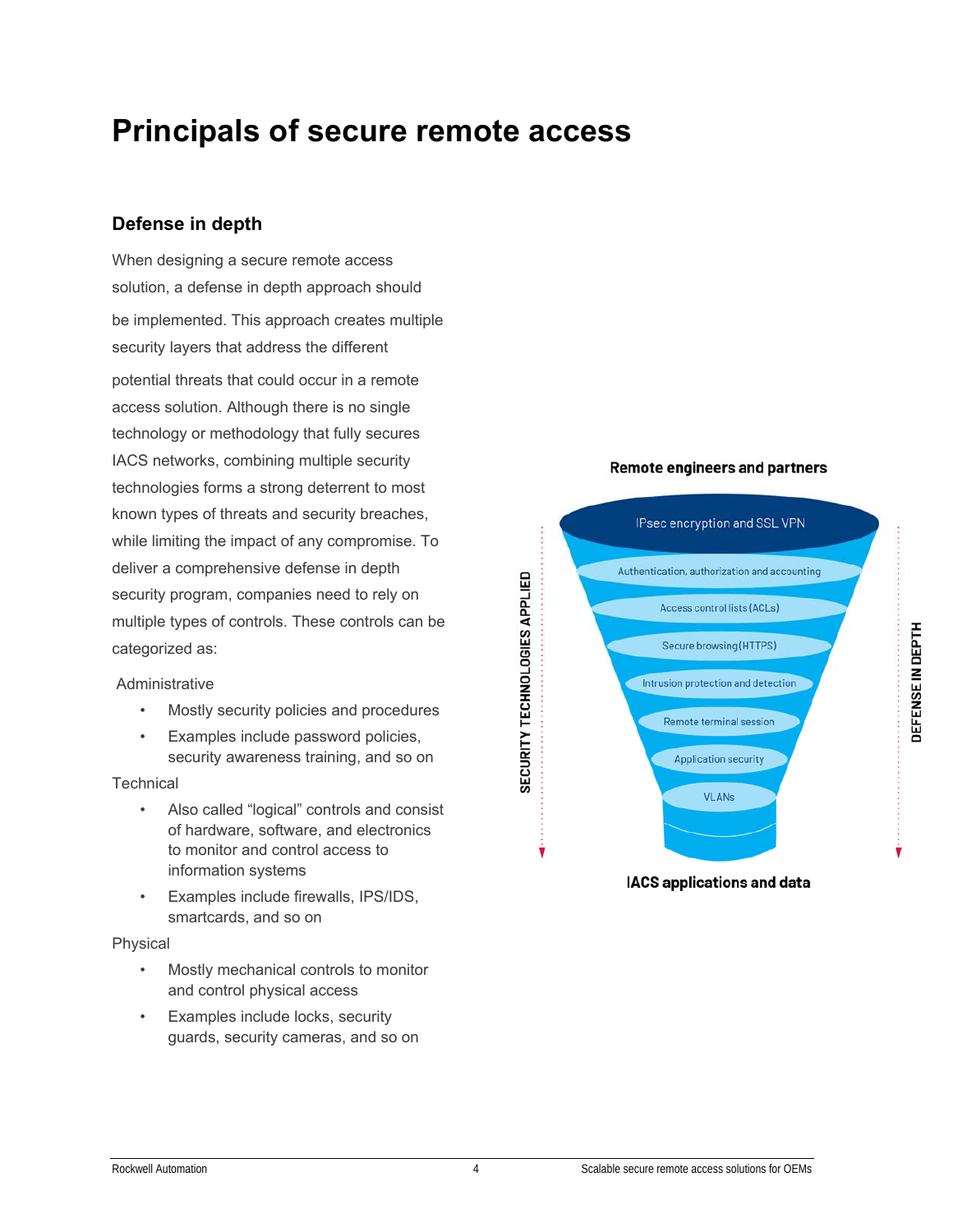It's important to remember that it's not just about the technical controls and that a complete security program includes administrative, technical and physical controls. The diagram above is an example of technical controls that can be implemented to create a defense in depth strategy.

# **Approach**

There are several approaches to providing Secure Remote Access to an IACS, two of which are direct and indirect access. The choice of these approaches is dependent upon the criteria previously noted such as customer security policies and procedures. Each approach has several design considerations that could impact the proper operation of the IACS and should be accounted for in the design and implementation of an IACS remote access solution.

## **Direct access**

Direct access allows the remote user to establish a secure connection "directly" to the IACS. After creating a secure VPN tunnel, the software on the remote user's computer, initiates communication directly with the IACS.

- Design considerations how will these be enforced?
	- o Network and application authentication and authorization
	- o Change management, version control, regulatory compliance and software license management
	- o Health management of the remote client (computer)
	- o Alignment with established IACS security standards

NOTE: Though little to no IT support is required when following this approach, best security practices should be in alignment with established IACS security standards.

| <b>DIRECT ACCESS</b> |                                 |
|----------------------|---------------------------------|
|                      |                                 |
| Remote site          | Industrial plantwide<br>systems |

## **Indirect access**

Indirect access allows the remote user to establish a secure connection to the IACS through an intermediary server usually residing in the DMZ (Demilitarized Zone) providing remote gateway access to a remote access server (RAS) in the IACS. The remote client uses either a thin client software application or a web browser to establish a connection to the RAS once the VPN session has been established.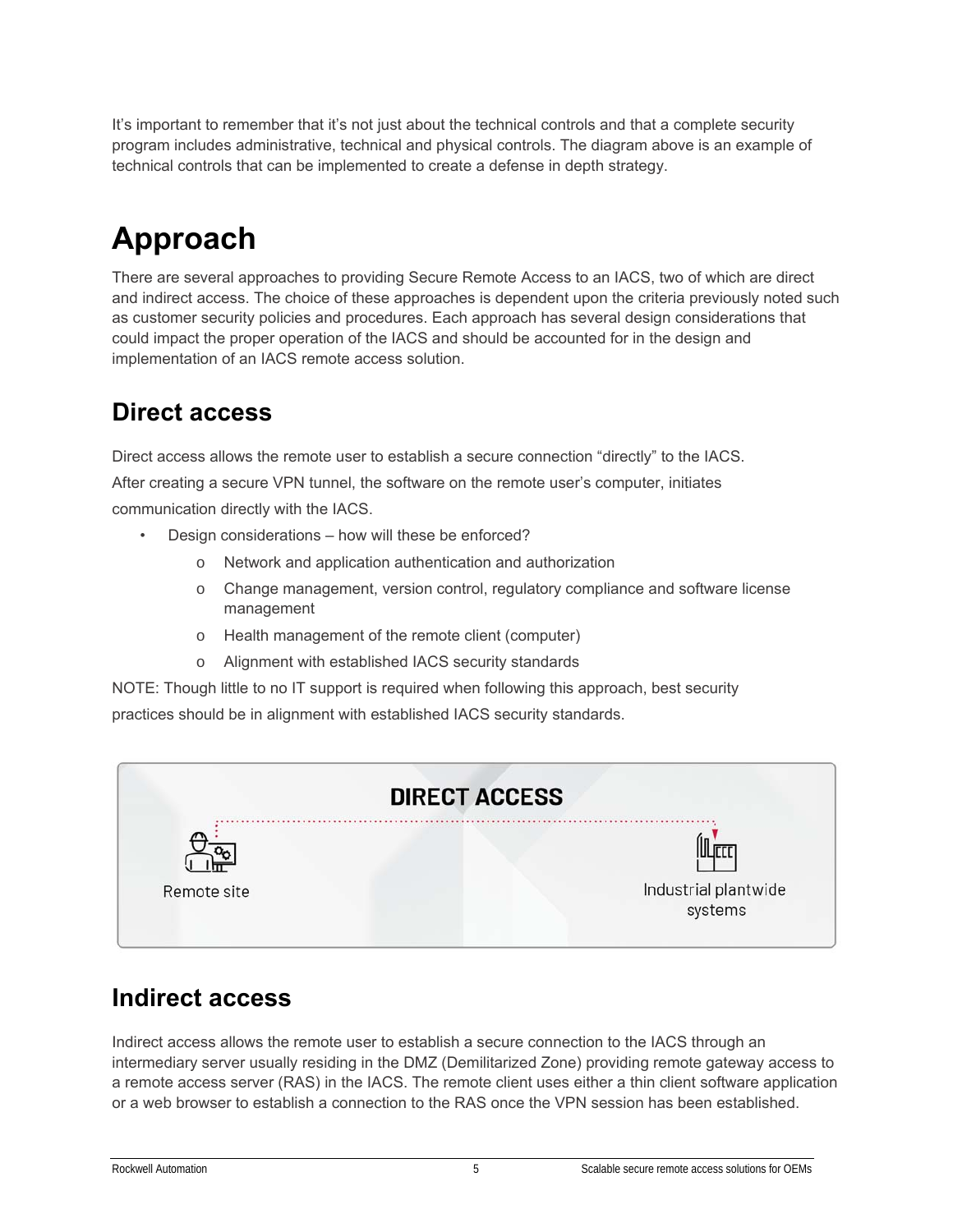- Design considerations
	- o Multiple layers of network authentication and authorization
	- $\circ$  Simplified asset management change management, version control, regulatory compliance and software license management
	- o Simplified health management of the remote client
	- o Greater alignment with established IACS security standards

NOTE: Indirect access is often considered a more secure approach due to greater alignment with IACS security standards. This is due in part to having a dedicated asset, such as a computer, within the IACS used for remote access.



When analyzing secure remote access solutions, you must determine whether the

type of system that needs to be accessed, are standalone isolated IACS or an enterprise integrated IACS.

- Standalone isolated IACS representative example
	- o Small plant or site, could be small single-operator shops, remote location (not enterpriseintegrated) with few automated machines
	- o Little to no IT support with minimal to no security policies
	- o Little to no alignment with established IACS security standards
	- o Standalone or integrated OEM machines and equipment
- Enterprise-Integrated IACS Representative Example
	- o Larger plant or site
	- o Industrial network interfaces with the enterprise network
	- o Strong IT presence with defense in depth security policies
	- o Alignment with established IACS security standards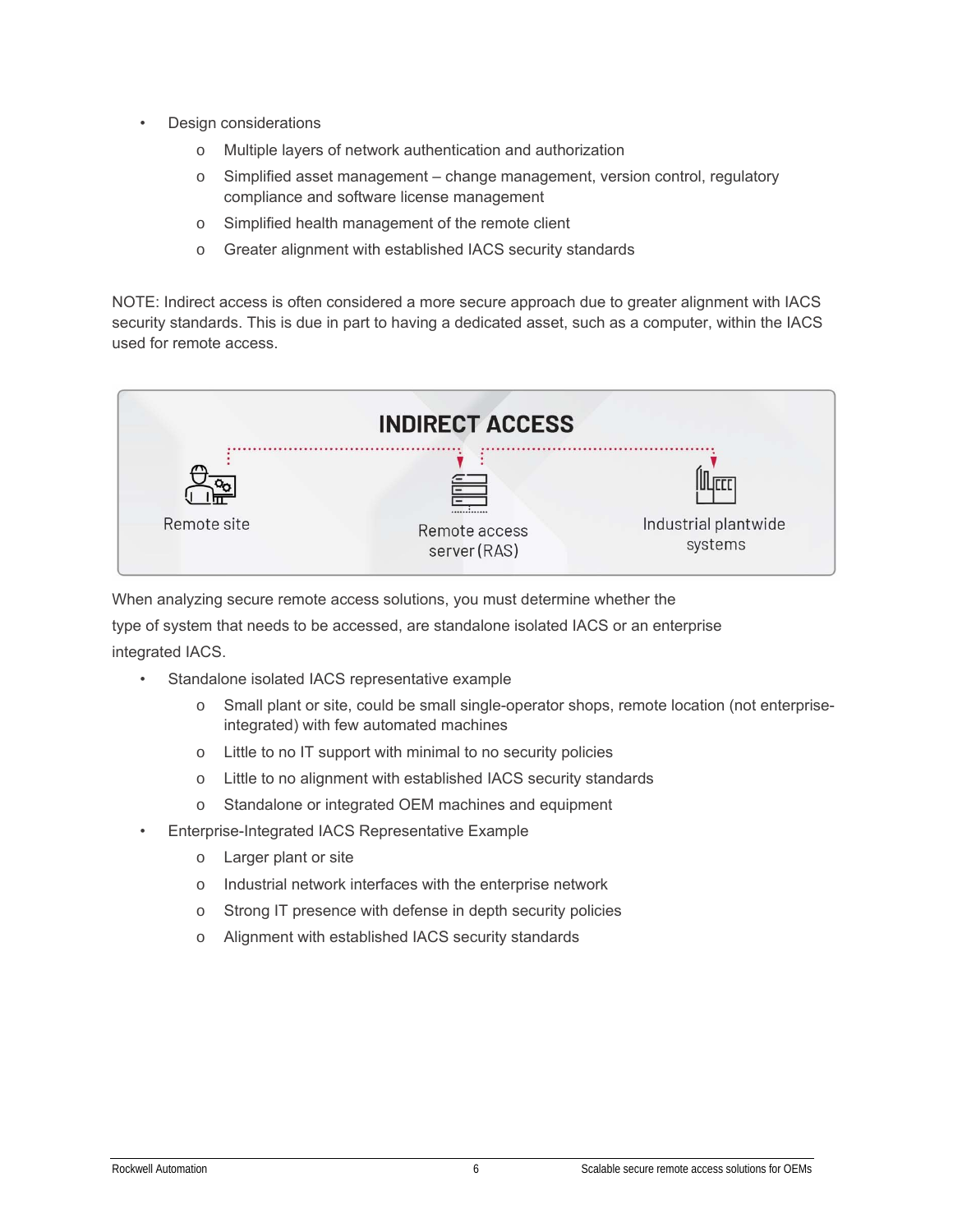Example: Direct access for standalone IACS



Example: Indirect access for standalone IACS



Example: Indirect access for enterprise-integrated IACS

(Large plant or site with OT and IT system integration)

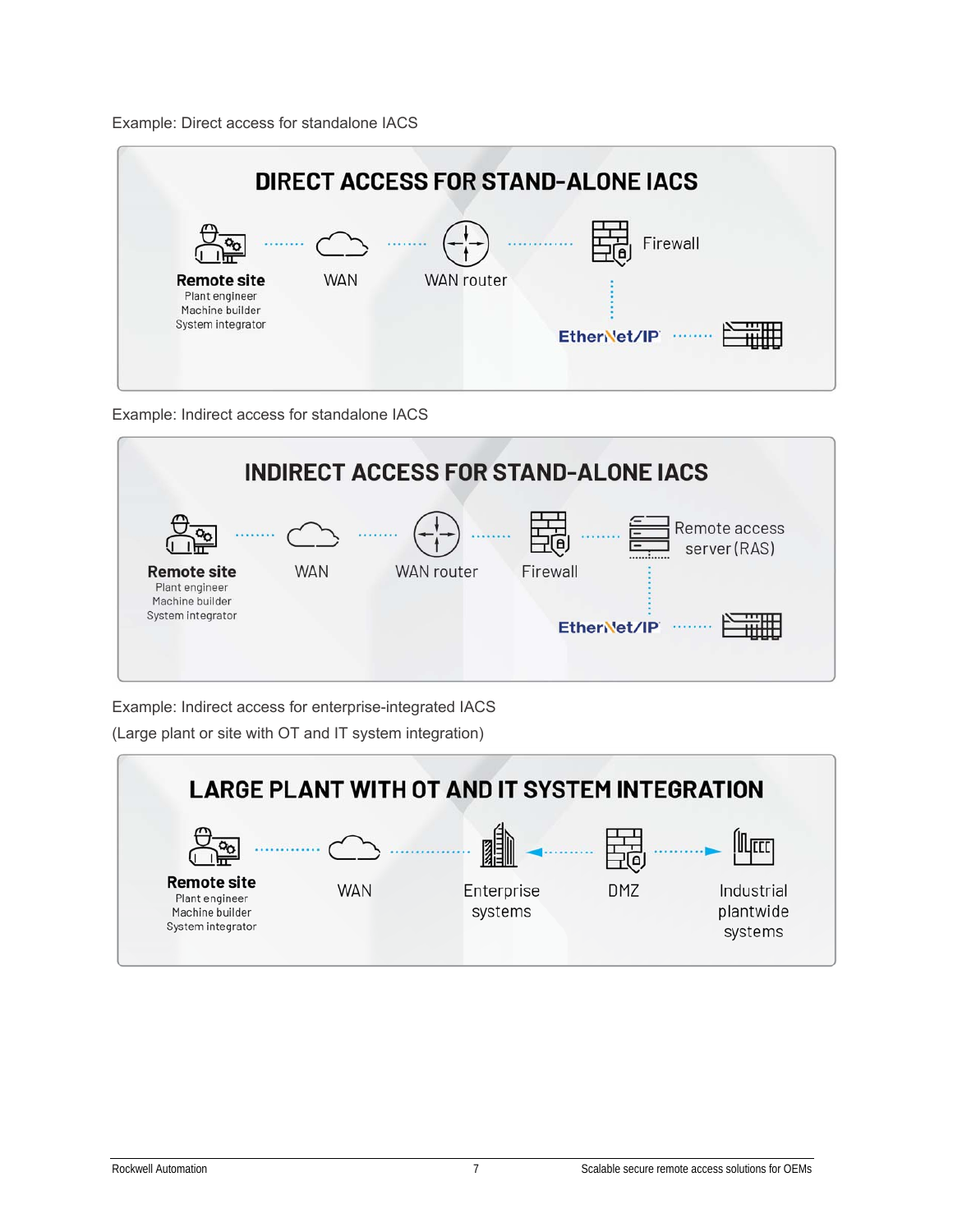# **Remote access solutions**

## **Remote Access for Industrial Equipment**

Remote Access for Industrial Equipment is a hardware and software solution to enable remote connectivity. This solution requires both FactoryTalk Remote Access software and the Stratix 4300



Remote Access Router to support customers in applying the appropriate technical resources while independent of physical location. These products enable remote connectivity to remote systems and applications when travel is not feasible to provide in-person support for installation, programming updates, and on-demand troubleshooting and maintenance.

FactoryTalk Remote Access is the web-based client used to configure and manage remote connections to the Stratix 4300 Remote Access Router. FactoryTalk Remote Access software allows users to configure operation permission policies, user group management and asset

management. The Stratix 4300 router is offered in two and five 10/100/1000 Mbps Gigabit Ethernet copper port variants to allow access to remote systems and its subnetworks. A customer can use these products to meet their connectivity needs.

## **Connection out from the plant (Stratix 4300)**

End-user initiated connections can also provide secure remote access capabilities provided the control system has personnel on-site and that there is already secure internet connectivity established using multi-layer security controls.



The risk of opening outbound connections to the internet (http/https) to use such services should not be overlooked and should be restricted to certain sites and IP addresses to help prevent browsing the web from the control systems. The use of web browsers can pose significant risk and have been known to be a source of attacks.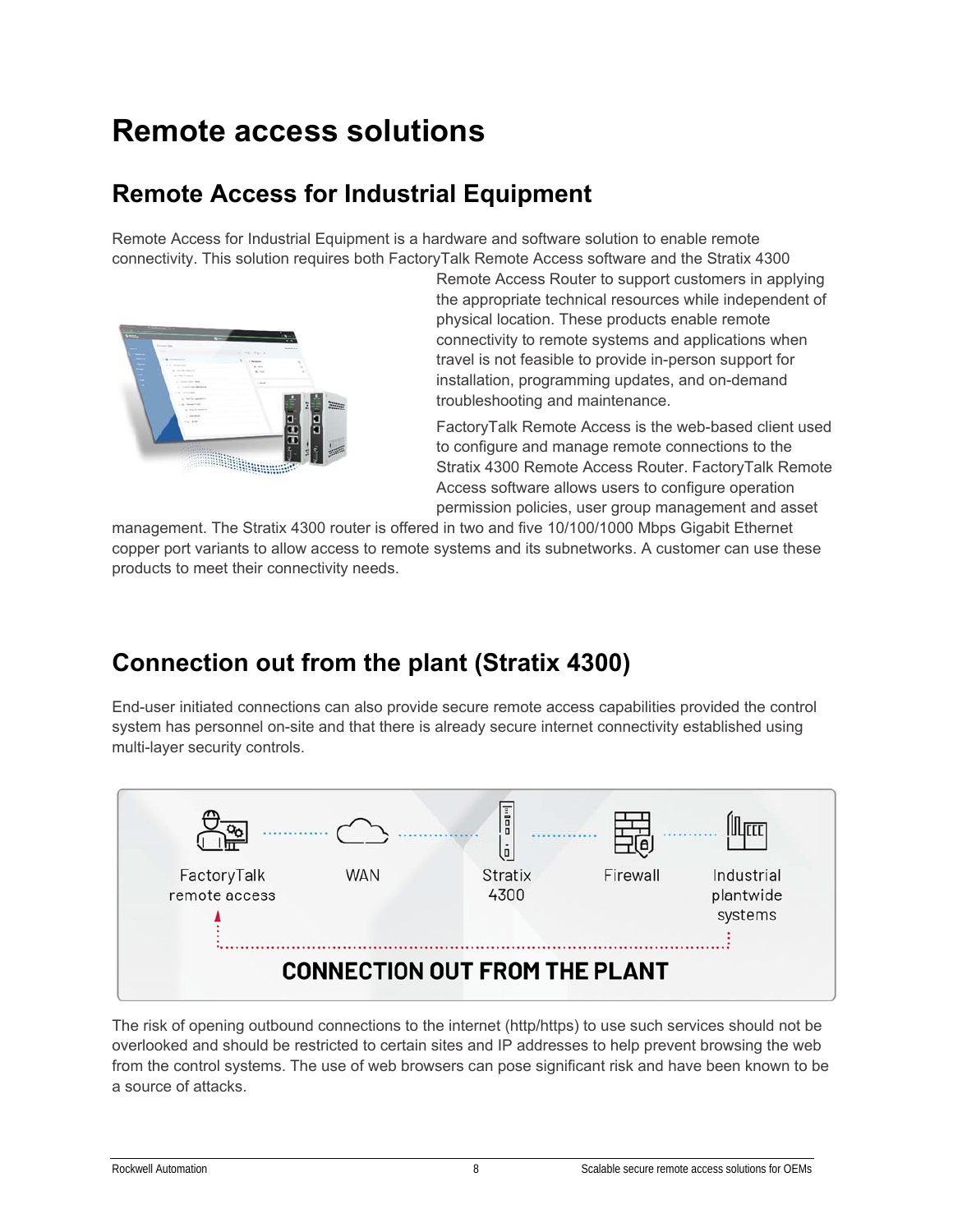Another solution is a gateway VPN remote access router, such as the Stratix 4300, which resides in the control system and establishes remote access through a hosted VPN service. Care should be taken with this solution to analyze the hosted service provider, their location and whether they are adhering to best security practices. It is also important that the gateway VPN is aligned with established IACS security standards, such as ISA99 and NIST 800-82, and meets the security requirements of the manufacturer's security policy.

### **Remote connection into the plant (WAN routers/modems: DSL, cellular, satellite, cable, T1's, and so on)**

When traditional modems are not an option due to the infeasibility of installing phone lines, cellular access to establish a WAN connection provides an excellent alternative. This is becoming a popular option due to the increasing, speed, affordable cost, and convenience.



However, as stated above regarding dial-in modems, cellular WAN connections using cellular modems and routers should be used with other security technologies to provide defense in depth or at a minimum have these features built into the device (firewall bundle). Other WAN connectivity options include DSL, Cable, T1's, Satellite, and so on. The type of connectivity that will be used to establish WAN connectivity to the standalone system will be dependent upon the plant or site location, budget constraints, and access policy. One thing to note is that when implementing a VPN, typically a static IP address would need to be assigned by the WAN provider.

- The following are some security features to look for when designing a solution:
- Does it have VPN capabilities, SSL or IPsec?
- Does it provide a firewall?
	- o Does it filter industrial protocols like CIP™, Modbus and so on?
- NAT (Network Access Translation)?
- Is it built for industrial use?
- Can it provide auditing?
- Does it have an intrusion detection and/or prevention system?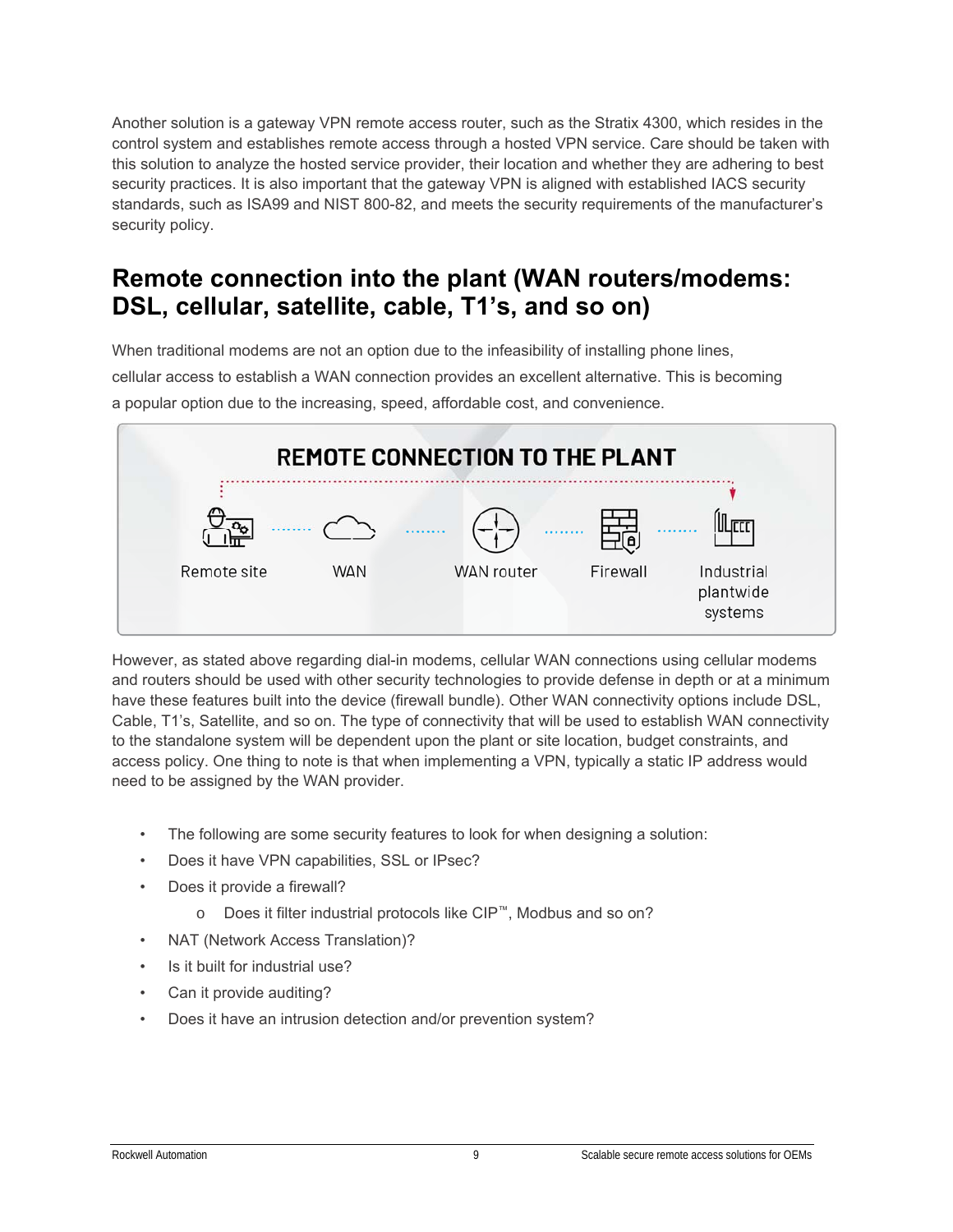## **Enterprise-Integrated IACS**

- Rockwell Automation & Cisco: Securely Traversing IACS Data across the Industrial Demilitarized Zone Design and Implementation Guide
	- o https://literature.rockwellautomation.com/idc/groups/literature/documents/td/enet-td009\_ en-p.pdf

### **Direct Access Solutions**

- Rockwell Automation provides a secure remote access solution used for outbound connections from the plant or site. This solution includes the Stratix 4300 remote access router
	- o rok.auto/stratix4300

### **Customized Solutions**

- For customized solutions, The Rockwell Automation Industrial Maintenance & Support Service can design a secure solution that meets your needs
	- o https://www.rockwellautomation.com/en-us/capabilities/industrial-maintenancesupport.html

# **Summary**

The evolution of secure remote access capabilities allows OEMs to improve productivity, reduce cost and respond more quickly to events that impact their customer. By using these secure remote access solutions, the OEMs can provide real-time remote support. These capabilities are increasingly important as manufacturing operations become more complex and globally distributed while the availability of skilled workers to support systems on-site on a 24-hour basis is decreasing. The remote access capabilities for standalone systems give OEMs the ability to apply the right skills and resources at the right time, independent of their physical location. This allows for higher efficiency, less downtime and lower cost.

Given the critical nature of IACS applications, however, it's important that any remote access solution provides the appropriate levels of security to meet the needs of the manufacturer and align with established IACS security standards. Applying the principles of defense in depth confirms that there is never direct unsecure remote access to an IACS application.

# **Glossary of Terms**

#### **CIP - Common Industrial Protocol**

The Common Industrial Protocol (CIP) encompasses a comprehensive suite of messages and services for the collection of manufacturing automation applications – control, safety, synchronization, motion, configuration and information. CIP is owned and maintained by ODVA. ODVA is an international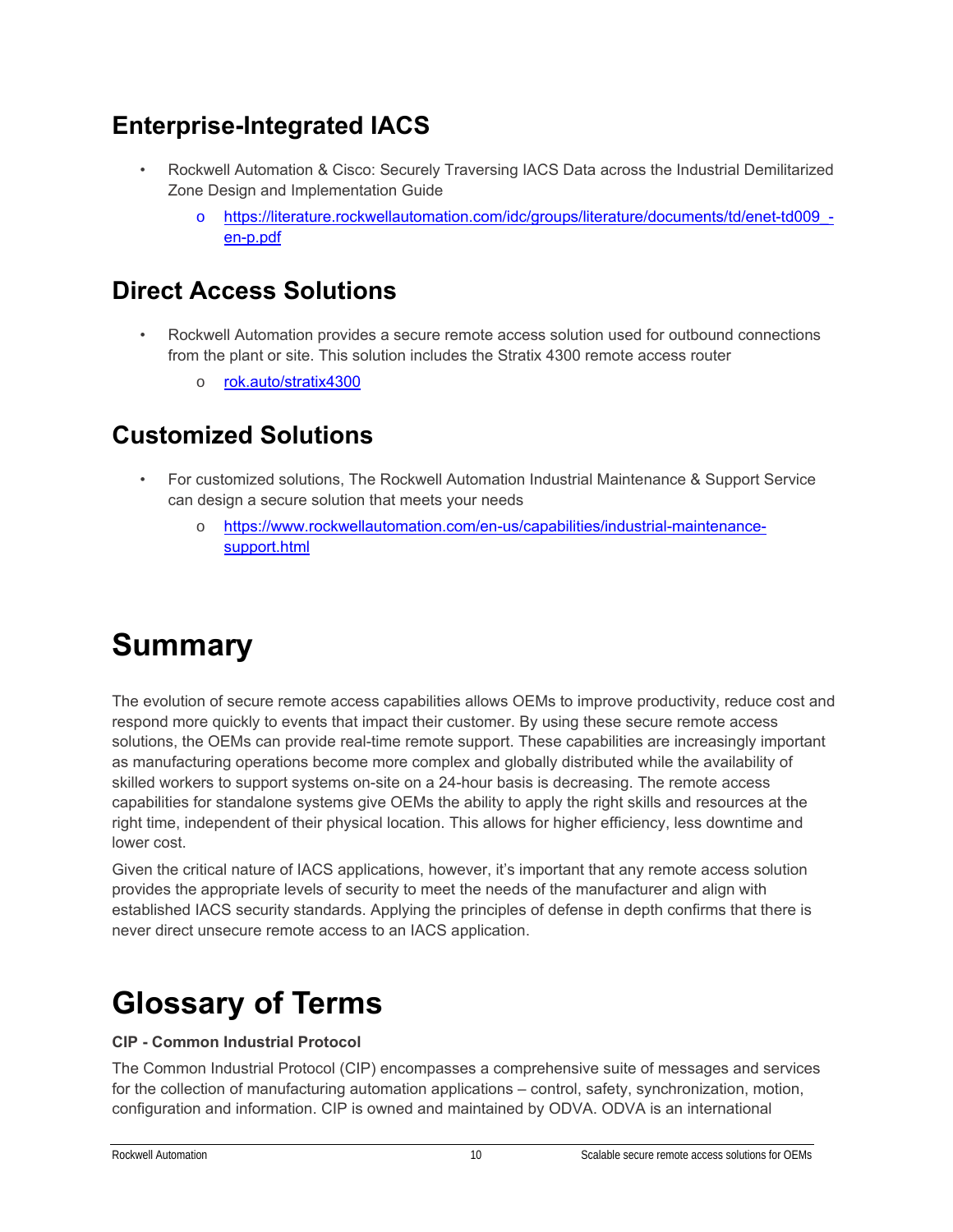association comprising members from the world's leading automation companies.

### **DMZ - Demilitarized Zone**

Refers to a buffer or network segment between two network zones. A DMZ is commonly found between a corporate network and the internet where data and services can be shared/accessed from users in either the internet or corporate networks. A DMZ is typically established with network firewalls to manage and secure the traffic from either zone.

### **IACS - Industrial Automation and Control Systems**

Refers to the set of devices and applications used to automate and control the relevant manufacturing process. Rather than use various terms with a similar meaning (for example, production systems and plant floor systems, we standardized on this term for use in this paper). That is not to suggest any specific focus or limitations. We intend that the ideas and concepts outline herein are applicable in various types of manufacturing including but not limited to batch, continuous, discrete, hybrid and process. Other documents and industry references may refer to Industrial Control Systems (ICS). For this document, those terms are interchangeable. This document uses IACS, as reflected in the ISA99 standards, and is aligned with the Cisco and Rockwell Automation Converged Plantwide Ethernet (CPwE)

### **IP Protocol Suite**

A set of networking standards on which the internet and most enterprise networking is based. It includes the Layer 3 Internet Protocol (IP), the Layer-4 Transmission Control Protocol (TCP) and User Datagram Protocol (UDP).

### **IPS - Intrusion Prevention Systems**

A network security device that monitors network activity for malicious or unwanted behavior.

### **IPSec - IP Security**

A framework of open standards that provides data confidentiality, data integrity and data authentication between participating peers. IPSec provides these security services at the IP layer. IPSec uses IKE (see above) to handle the negotiation of protocols and algorithms based on local policy and to generate the encryption and authentication keys to be used by IPSec. IPSec can help protect one or more data flows between a pair of hosts, between a pair of security gateways or between a security gateway and a host.

### **Manufacturing Zone (Plant or Site)**

A network zone in the Plant Logical Framework as shown in Chapter 2 of the Cisco and Rockwell Automation Converged Plantwide Ethernet (CPwE) Design and Implementation Guide. The zone contains the complete set of applications, systems, infrastructure, and devices that are critical to the continued operations of the plant. In other documentation (for example, ISA99), this zone may also be referred to as the Control zone. The terms are interchangeable in this regard.

### **NAT - Network Address Translation**

Mechanism for reducing the need for globally unique IP addresses. NAT allows an organization with addresses that are not globally unique to connect to the internet by translating those addresses into globally routable address space.

### **Remote Terminal Session**

Remote desktop refers to a set of protocols and software that enable one computer or user to remotely access and control another computer through graphical Terminal Emulation. Software that makes it, appears to a remote host as a directly attached terminal, including the Microsoft® RDP, Remote Desktop Protocol and VNC Virtual Network Computing.

### **SSL - Secure Socket Layer**

Encryption technology for the Web used to provide secure transactions, such as the transmission of credit